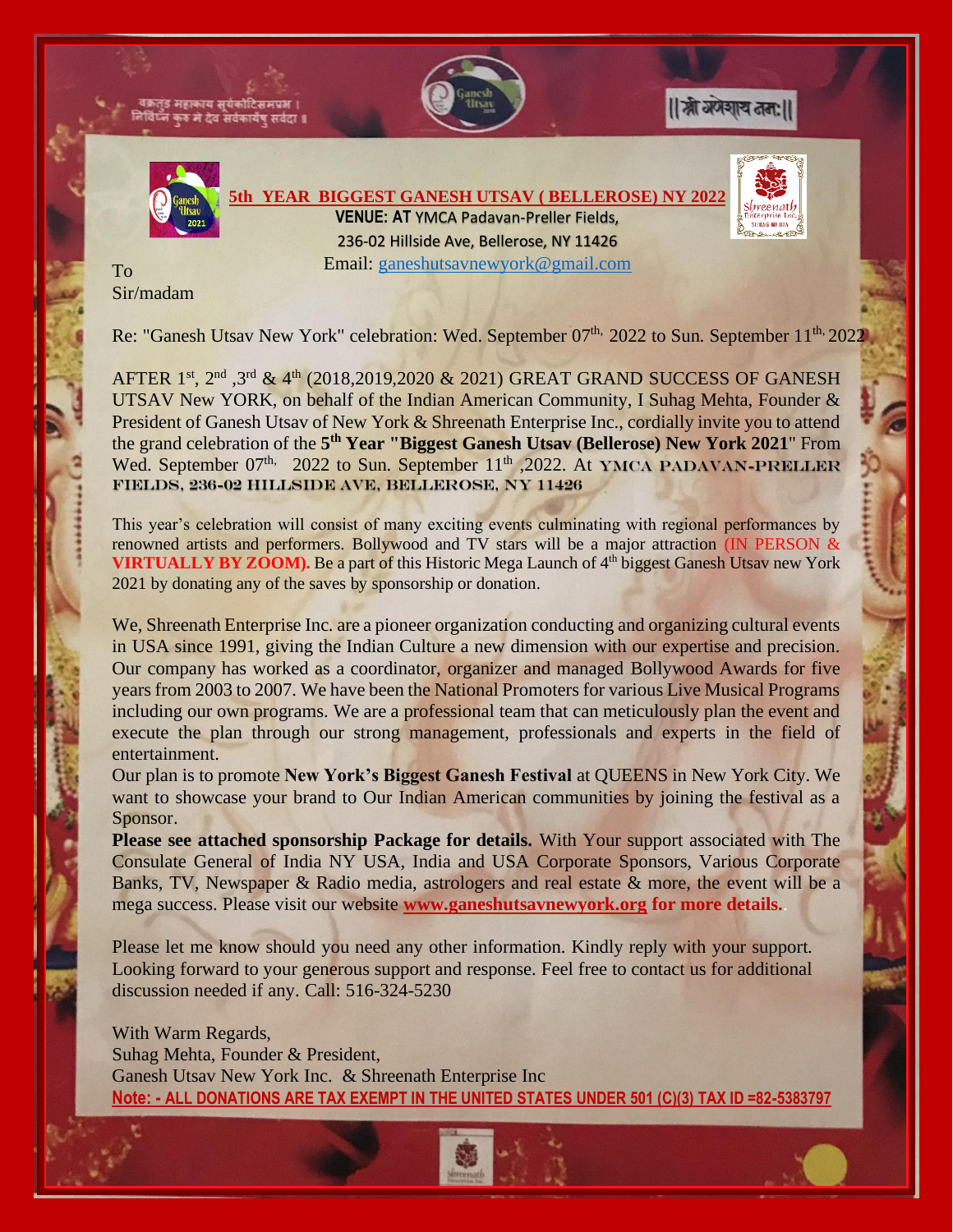

|| स्नी अंगेशाय तता: ||

## **SPONSORSHIP PACAKAGE**

्<br>-<br>निर्विघ्न कुरु मे देव सर्वकार्येषु सर्वदा **।**<br>-

 $\mathbf{r}$ 

| <b>SPONSORSHIP</b>                     | <b>AMOUNT</b> |                                                                                                                                                                                                                                                                                                                                                          |  |
|----------------------------------------|---------------|----------------------------------------------------------------------------------------------------------------------------------------------------------------------------------------------------------------------------------------------------------------------------------------------------------------------------------------------------------|--|
| 1=GRAND SPONSOR                        | \$10001       | COMPANY LOGO IN ALL MEDIA, FLYERS, POSTERS,<br>COMPANY COMMERCIAL AD IN OUR WEB SITE & FACE<br><b>BOOK PAGE,</b><br>ALL FIVE DAYS EVERY EVENT RECOGNIZE NAME<br>AND ON SCREEN COMPPAY LOGO, COMPANY AD<br>OPENING AND CLOSING DAY MAIN YAGMAN<br>ARTI ALL FIVE DAYS WITH FAMILY & FRIENDS.<br>ANY ONE BEST PROGRAM SPONSOR BY YOU AS A (GRAND<br>SPONOR) |  |
| 2-DIAMOND SPONSOR \$5501               |               | COMPANY LOGO IN ALL MEDIA, FLYERS, POSTERS,<br>COMPANY COMMERCIAL AD IN OUR WEB SITE & FACE<br>BOOK PAGE, ALL FIVE DAYS EVERY EVENT RECOGNIZE NAME<br>AND ON SCREEN COMPPAY LOGO, COMPANY AD<br>OPENING OR CLOSING DAY MAIN YAGMAN<br>ARTI ALL FIVE DAYS WITH FAMILY.<br>ONE DAY ANY SINGING SHOW SPONSOR BY YOU                                         |  |
| <b>3-GOLD SPONSOR</b>                  | \$3501        | COMPANY LOGO IN ALL MEDIA, FLYERS, POSTERS,<br>ALL FIVE DAYS EVERY EVENT RECOGNIZE NAME<br>AND ON SCREEN COMPPAY LOGO, COMPANY AD<br>OPENING OR CLOSING DAY MAIN YAGMAN<br>ARTI ALL FIVE DAYS MAIN FMMILY MEMBERS.                                                                                                                                       |  |
| <b>4-SILVER SPONSOR</b>                | \$1001        | COMPANY LOGO IN ALL MEDIA, FLYERS, POSTERS,<br>ALL FIVE DAYS EVERY EVENT RECOGNIZE NAME<br>AND ON SCREEN COMPPAY LOGO, COMPANY AD<br>OPENING OR CLOSING DAY MAIN YAGMAN<br>ARTI ALL FIVE DAYS SPONCER & SPOUSE                                                                                                                                           |  |
| 5-BRONZE -                             | \$501         | COMPANY LOGO IN FLYER, POSTER<br>ARTI ANY TIME WITH FAMILY FOR ANY ONE TIME                                                                                                                                                                                                                                                                              |  |
| 7-DONATION \$251 \$151, \$101,<br>\$51 |               | ARTI ANY ONE TIME (WITH TWO PEOPLE<br>Or DONATION FOR ARTI OR PUJA                                                                                                                                                                                                                                                                                       |  |